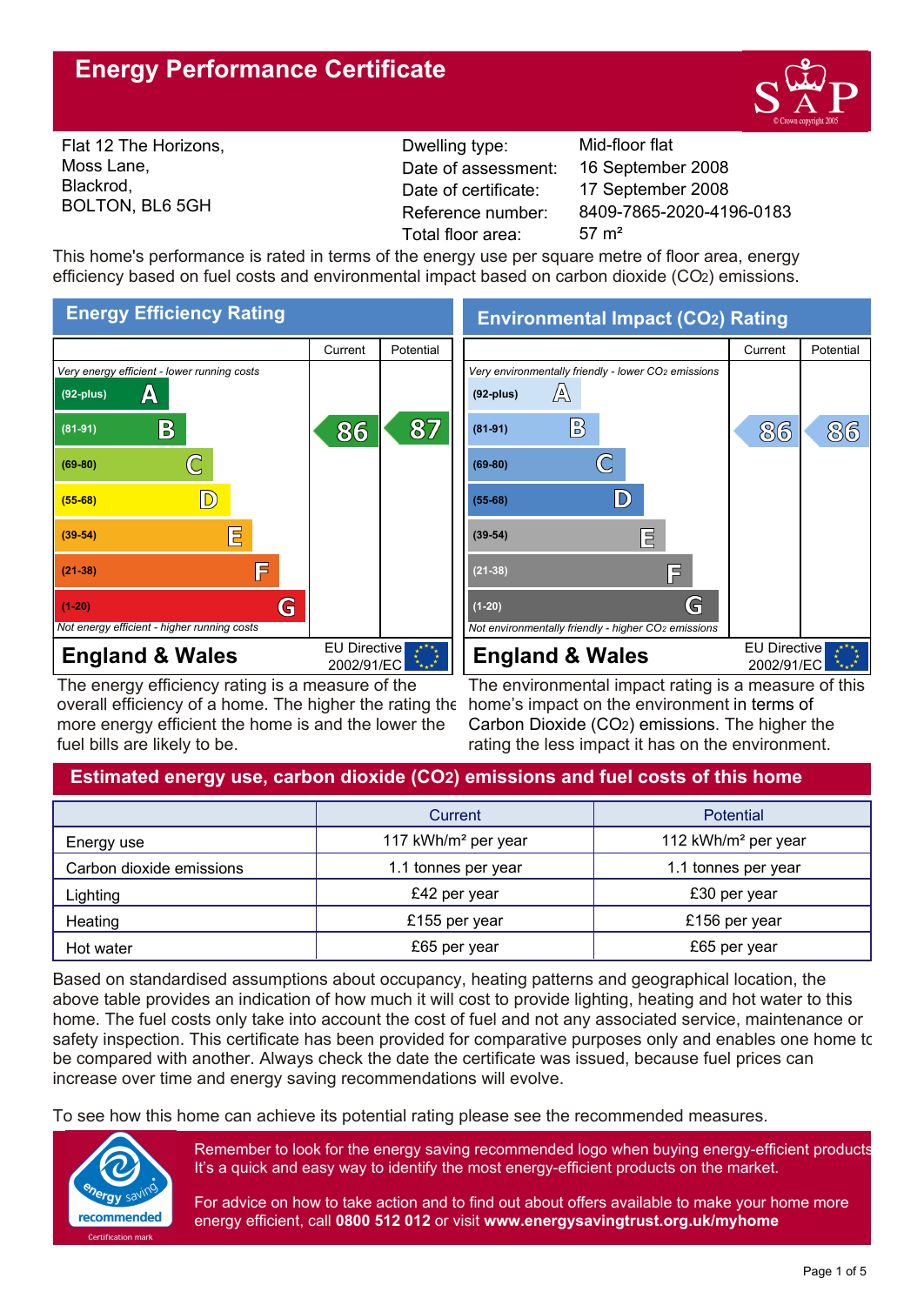#### **About this document**

The Energy Performance Certificate for this dwelling was produced following an energy assessment undertaken by a qualified assessor, accredited by Elmhurst Energy Systems, to a scheme authorised by the Government. This certificate was produced using the SAP 2005 assessment methodology and has been produced under the Energy Performance of Buildings (Certificates and Inspections)(England and Wales) Regulations 2007. A copy of the certificate has been lodged on a national register.

Assessor's accreditation number: Assessor's name: Company name/trading name: Address:

Adrian Mercer EES/004207 MD Pass Limited Haymarket Court, Hinson Street, Birkenhead, Liverpool, CH41 5BX

Fax number: Phone number: E-mail address: Related party disclosure:

### **If you have a complaint or wish to confirm that the certificate is genuine**

Details of the assessor and the relevant accreditation scheme are as above. You can get contact details of the accreditation scheme from their website at www.elmhurstenergy.co.uk together with details of their procedures for confirming authenticity of a certificate and for making a complaint.

### **About the building's performance ratings**

The ratings on the certificate provide a measure of the building's overall energy efficiency and its environmental impact, calculated in accordance with a national methodology that takes into account factors such as insulation, heating and hot water systems, ventilation and fuels used. The average Energy Efficiency Rating for a dwelling in England and Wales is band E (rating 46).

Not all buildings are used in the same way, so energy ratings use 'standard occupancy' assumptions which may be different from the specific way you use your home. Different methods of calculation are used for homes and for other buildings. Details can be found at www.communities.gov.uk/epbd.

Buildings that are more energy efficient use less energy, save money and help protect the environment. A building with a rating of 100 would cost almost nothing to heat and light and would cause almost no carbon emissions. The potential ratings in the certificate describe how close this building could get to 100 if all the cost effective recommended improvements were implemented.

### **About the impact of buildings on the environment**

One of the biggest contributors to global warming is carbon dioxide. The way we use energy in buildings causes emissions of carbon. The energy we use for heating, lighting and power in homes produces over a quarter of the UK's carbon dioxide emissions and other buildings produce a further one-sixth.

The average household causes about 6 tonnes of carbon dioxide every year. Adopting the recommendations in this report can reduce emissions and protect the environment. You could reduce emissions even more by switching to renewable energy sources. In addition there are many simple everyday measures that will save money, improve comfort and reduce the impact on the environment. Some examples are given at the end of this report.

- Check that your heating system thermostat is not set too high (in a home, 21°C in the living room is suggested) and use the timer to ensure you only heat the building when necessary.
- Make sure your hot water is not too hot a cylinder thermostat need not normally be higher than 60°C.
- Turn off lights when not needed and do not leave appliances on standby. Remember not to leave chargers (e.g. for mobile phones) turned on when you are not using them.

#### **Visit the Government's website at www.communities.gov.uk to:**

- Find how to confirm the authenticity of an energy performance certificate
- Find how to make a complaint about a certificate or the assessor who produced it
- Learn more about the national register where this certificate has been lodged  $\vert$ • Find how to confirm the authenticity of an energy performance certificate <br>• Find how to make a complaint about a certificate or the assessor who p<br>• Learn more about the national register where this certificate has been
-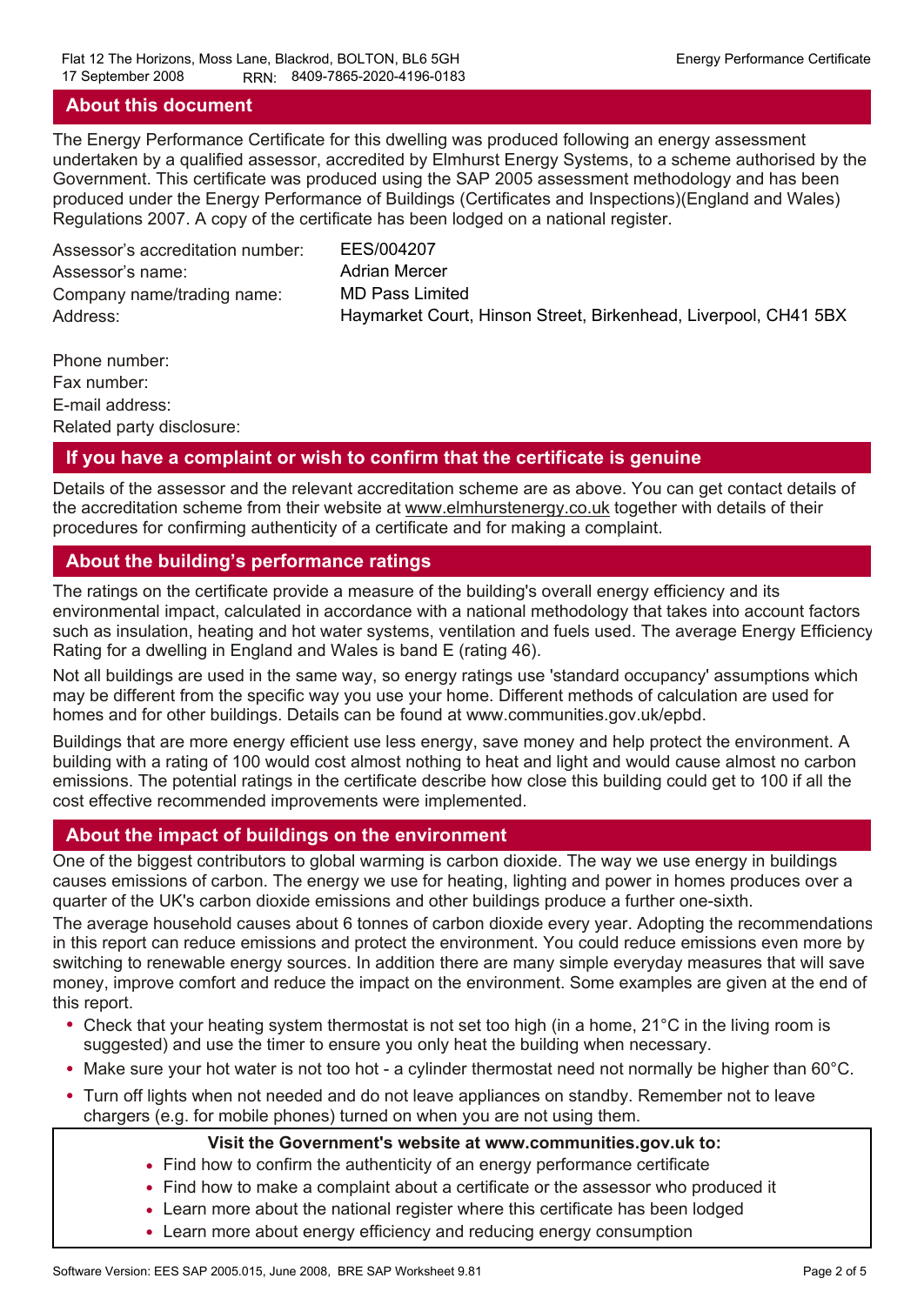## Recommended measures to improve this home's energy performance

Flat 12 The Horizons, Moss Lane, Blackrod, BOLTON, BL6 5GH

Date of certificate:

Reference number: 8409-7865-2020-4196-0183 17 September 2008

#### **Summary of this home's energy performance related features**

The following is an assessment of the key individual elements that have an impact on this home's performance rating. Each element is assessed against the following scale: Compliant / Average / Good / Very good.

| Elements                         | Description                                               | Current performance      |                          |
|----------------------------------|-----------------------------------------------------------|--------------------------|--------------------------|
|                                  |                                                           | <b>Energy Efficiency</b> | Environmental            |
| Walls                            | Average thermal transmittance = $0.23$ W/m <sup>2</sup> K | Very good                | Very good                |
| Roof                             | (other premises above)                                    |                          |                          |
| Floor                            | (other premises below)                                    |                          |                          |
| Windows                          | Fully double glazed                                       | Good                     | Good                     |
| Main heating                     | Boiler and radiators, mains gas                           | Very good                | Very good                |
| Main heating controls            | Time and temperature zone control                         | Good                     | Good                     |
| Secondary heating                | None                                                      |                          | $\overline{\phantom{0}}$ |
| Hot water                        | From main system                                          | Very good                | Very good                |
| Lighting                         | Low energy lighting in 57% of fixed outlets               | Good                     | Good                     |
| Air tightness                    | Air permeability 7.75 $m^3/h.m^2$ (as tested)             | Average                  | Average                  |
| Current energy efficiency rating |                                                           | <b>B</b> 86              |                          |
|                                  | Current environmental impact (CO2) rating                 |                          | <b>B</b> 86              |

Thermal transmittance is a measure of the rate of heat loss through a building element; the lower the value the better the energy performance.

Air permeability is a measure of the air tightness of a building; the lower the value the better the air tightness.

#### **Low and zero carbon energy sources**

**None**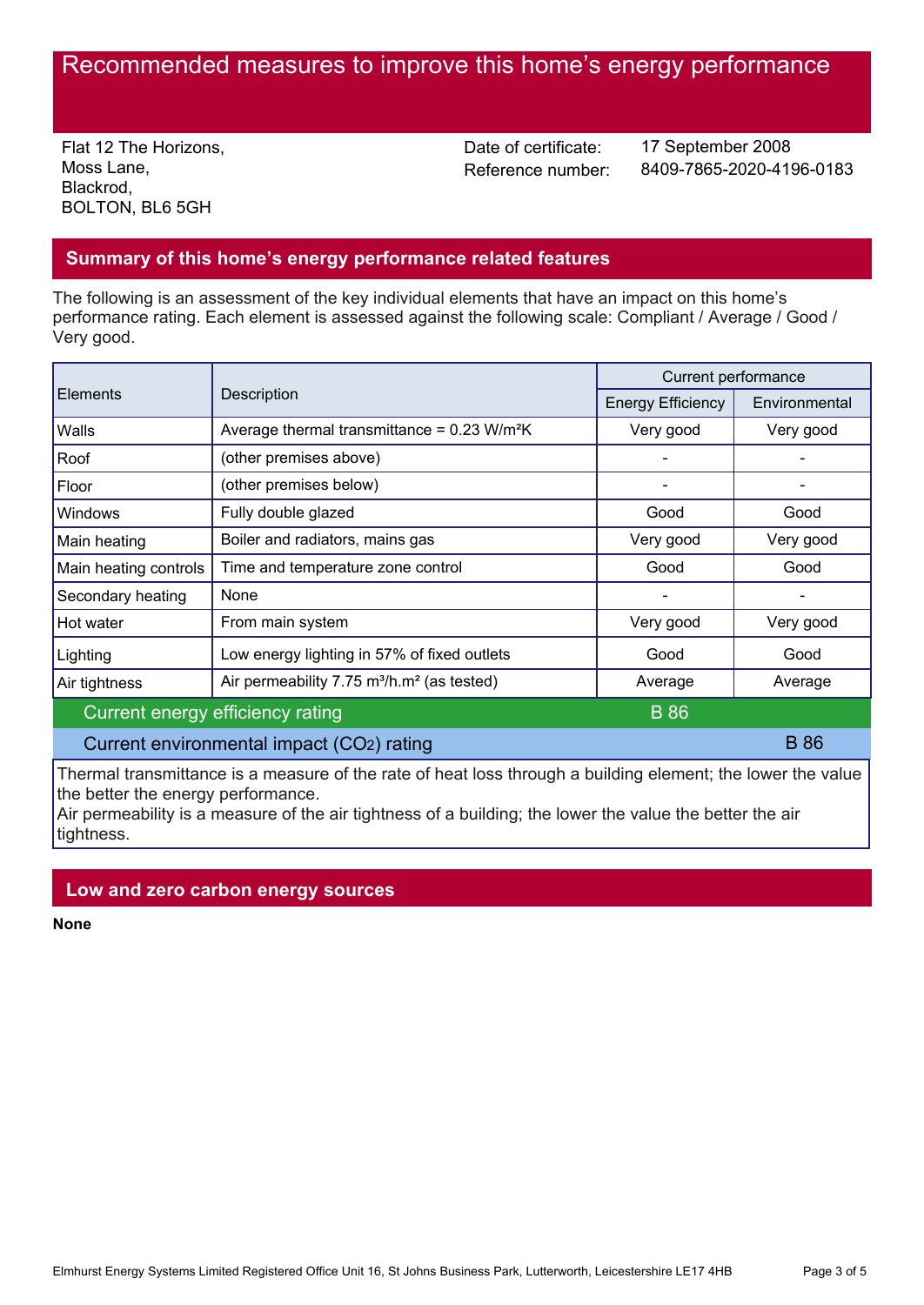#### **Recommendations**

The measures below are cost effective. The performance ratings after improvement listed below are cumulative, that is they assume the improvements have been installed in the order that they appear in the table.

|                                             | <b>Typical savings</b><br>per year | Performance ratings after improvement |                      |
|---------------------------------------------|------------------------------------|---------------------------------------|----------------------|
| Lower cost measures (up to £500)            |                                    | Energy efficiency                     | Environmental impact |
| Low energy lighting for all fixed outlets   | £12                                | B 87                                  | <b>B</b> 86          |
| Total                                       | £12                                |                                       |                      |
| Potential energy efficiency rating          |                                    | <b>B</b> 87                           |                      |
| Potential environmental impact (CO2) rating |                                    |                                       | <b>B</b> 86          |

## **Further measures to achieve even higher standards**

#### **None**

| Enhanced energy efficiency rating          | <b>B</b> 87 |             |  |
|--------------------------------------------|-------------|-------------|--|
| Enhanced environmental impact (CO2) rating |             | <b>B</b> 86 |  |